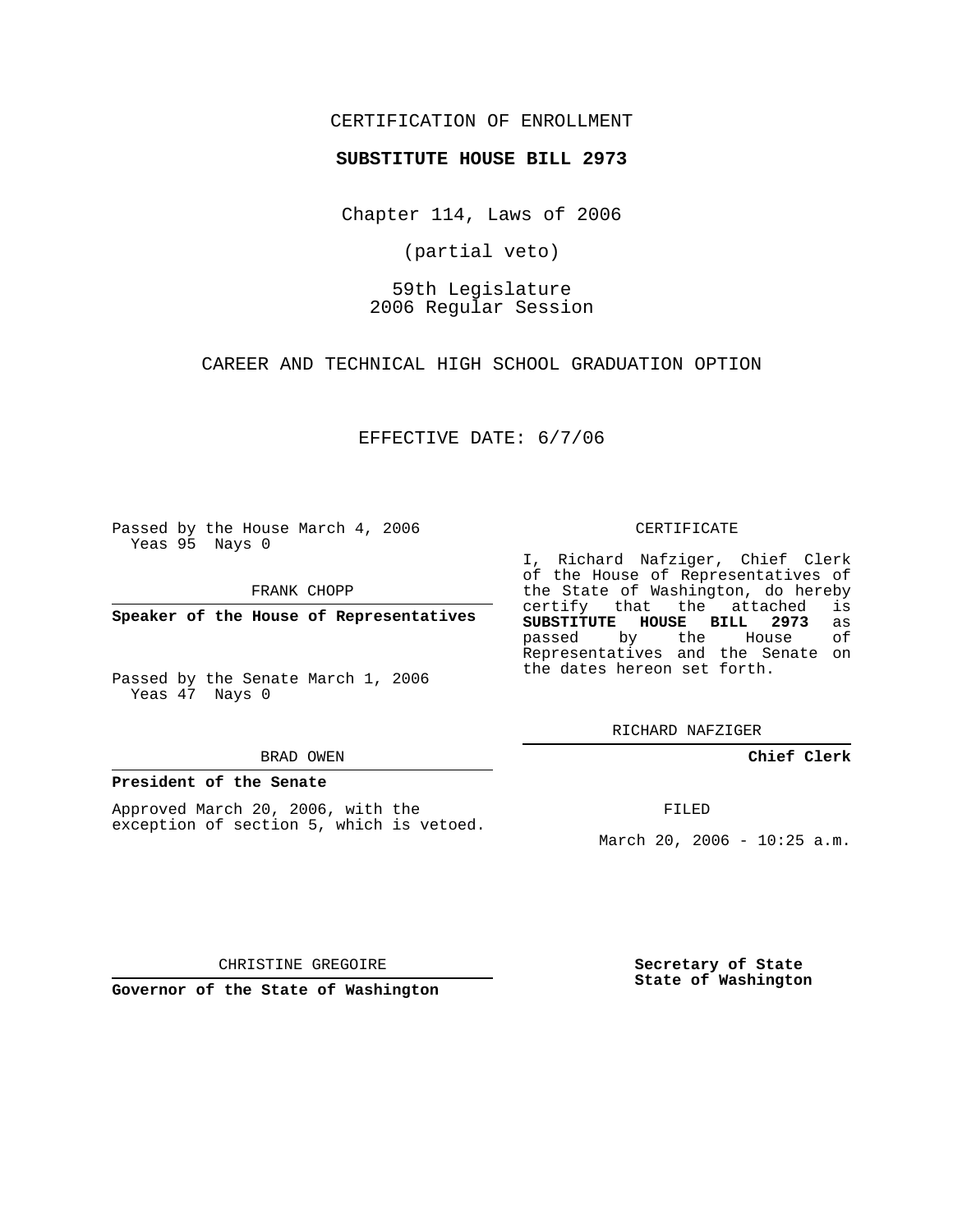# **SUBSTITUTE HOUSE BILL 2973** \_\_\_\_\_\_\_\_\_\_\_\_\_\_\_\_\_\_\_\_\_\_\_\_\_\_\_\_\_\_\_\_\_\_\_\_\_\_\_\_\_\_\_\_\_

\_\_\_\_\_\_\_\_\_\_\_\_\_\_\_\_\_\_\_\_\_\_\_\_\_\_\_\_\_\_\_\_\_\_\_\_\_\_\_\_\_\_\_\_\_

## AS AMENDED BY THE SENATE

Passed Legislature - 2006 Regular Session

## **State of Washington 59th Legislature 2006 Regular Session**

**By** House Committee on Education (originally sponsored by Representatives Priest, Ormsby, Kenney, Kagi, Hasegawa, P. Sullivan, Moeller, Santos and Springer)

READ FIRST TIME 02/03/06.

 AN ACT Relating to creating a career and technical high school graduation option for students meeting state standards in fundamental academic content areas; amending RCW 28A.230.090 and 28A.230.100; adding a new section to chapter 28A.230 RCW; adding a new section to chapter 28C.04 RCW; and creating a new section.

BE IT ENACTED BY THE LEGISLATURE OF THE STATE OF WASHINGTON:

 NEW SECTION. **Sec. 1.** (1) The legislature finds that Washington's performance-based education system should seek to provide fundamental academic knowledge and skills for all students, and to provide the opportunity for students to acquire knowledge and skills likely to contribute to their own economic well-being and that of their families and communities.

 (2) The legislature recognizes that career and technical options are available for students.

 (3) High schools or school districts should take advantage of their opportunity to offer course credits, including credits toward graduation requirements, for knowledge and skills in fundamental academic content areas that students gain in career and technical education courses.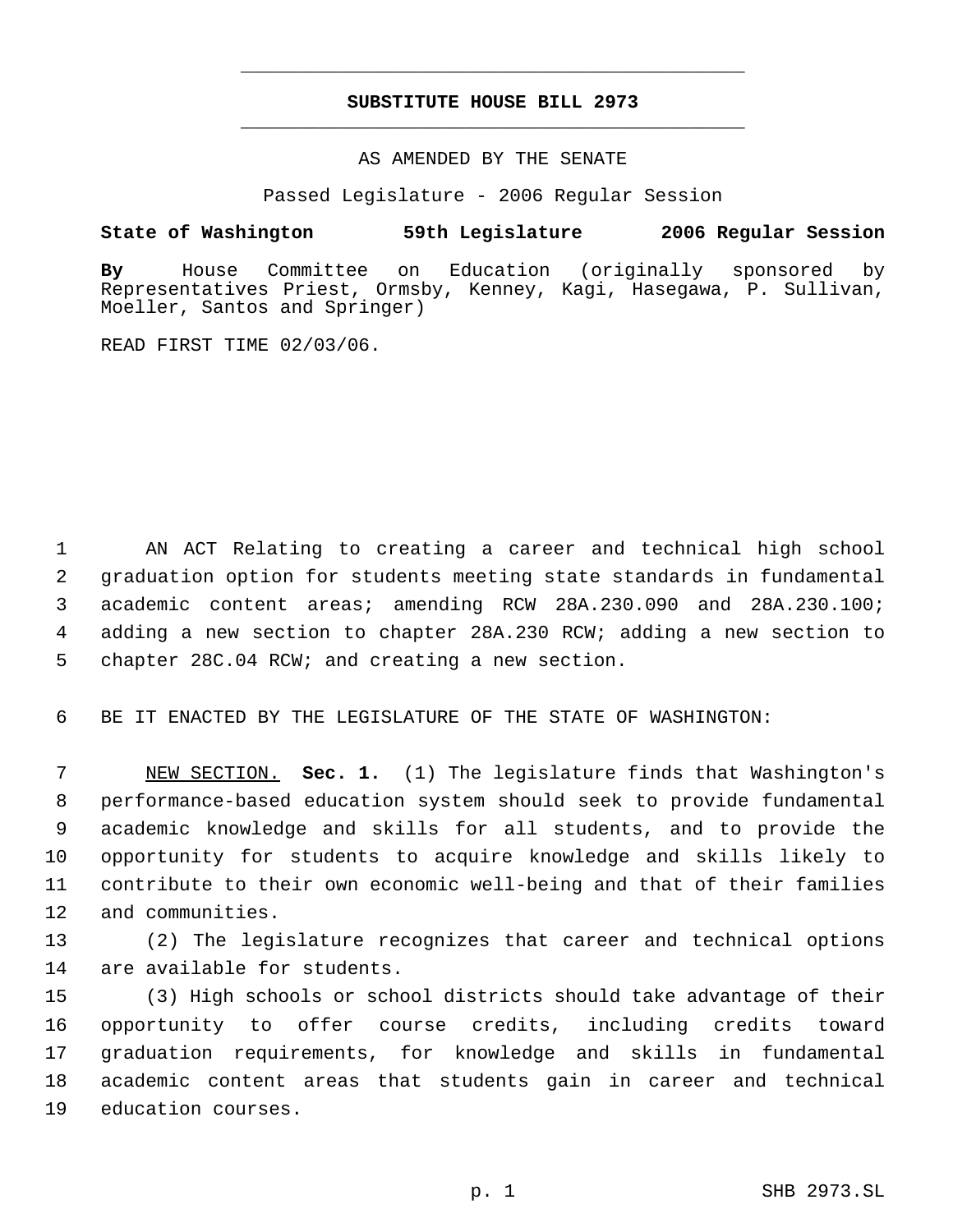(4) Therefore the legislature intends to create a rigorous and high quality career and technical high school alternative assessment that assures students meet state standards, and also reflects nationally recognized standards for the knowledge and skills needed to pursue employment and careers in technical fields.

 NEW SECTION. **Sec. 2.** A new section is added to chapter 28A.230 RCW to read as follows:

 (1) Each high school or school district board of directors shall adopt course equivalencies for career and technical high school courses offered to students at the high school. A career and technical course equivalency may be for whole or partial credit. Each school district board of directors shall develop a course equivalency approval procedure.

 (2) Career and technical courses determined to be equivalent to academic core courses, in full or in part, by the high school or school district shall be accepted as meeting core requirements, including graduation requirements, if the courses are recorded on the student's transcript using the equivalent academic high school department designation and title. Full or partial credit shall be recorded as appropriate.

 **Sec. 3.** RCW 28A.230.090 and 2005 c 205 s 3 are each amended to read as follows:

 (1) The state board of education shall establish high school 24 graduation requirements or equivalencies for students, except those equivalencies established by local high schools or school districts under section 2 of this act.

 (a) Any course in Washington state history and government used to fulfill high school graduation requirements shall consider including information on the culture, history, and government of the American Indian peoples who were the first inhabitants of the state.

 (b) The certificate of academic achievement requirements under RCW 28A.655.061 or the certificate of individual achievement requirements under RCW 28A.155.045 are required for graduation from a public high school but are not the only requirements for graduation.

(c) Any decision on whether a student has met the state board's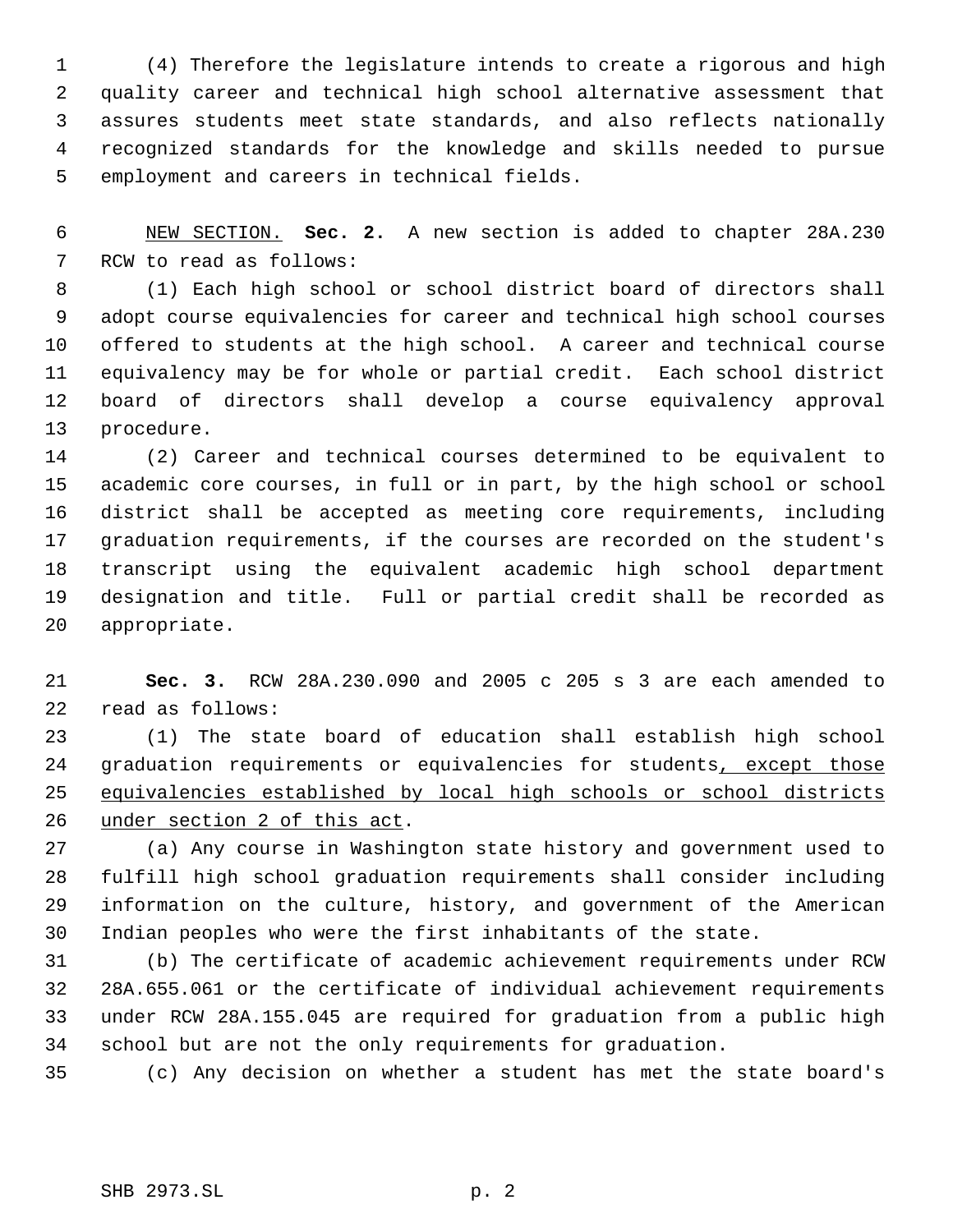high school graduation requirements for a high school and beyond plan shall remain at the local level.

 (2) In recognition of the statutory authority of the state board of education to establish and enforce minimum high school graduation requirements, the state board shall periodically reevaluate the graduation requirements and shall report such findings to the legislature in a timely manner as determined by the state board. The state board shall reevaluate the graduation requirements for students 9 enrolled in vocationally intensive and rigorous career and technical education programs, particularly those programs that lead to a certificate or credential that is state or nationally recognized. The 12 purpose of the evaluation is to ensure that students enrolled in these 13 programs have sufficient opportunity to earn a certificate of academic achievement, complete the program and earn the program's certificate or 15 credential, and complete other state and local graduation requirements. The board shall reports its findings and recommendations for additional 17 flexibility in graduation requirements, if necessary, to the legislature by December 1, 2007.

 (3) Pursuant to any requirement for instruction in languages other than English established by the state board of education or a local school district, or both, for purposes of high school graduation, students who receive instruction in American sign language or one or more American Indian languages shall be considered to have satisfied the state or local school district graduation requirement for instruction in one or more languages other than English.

 (4) If requested by the student and his or her family, a student who has completed high school courses before attending high school shall be given high school credit which shall be applied to fulfilling high school graduation requirements if:

 (a) The course was taken with high school students, if the academic level of the course exceeds the requirements for seventh and eighth grade classes, and the student has successfully passed by completing the same course requirements and examinations as the high school students enrolled in the class; or

 (b) The academic level of the course exceeds the requirements for seventh and eighth grade classes and the course would qualify for high school credit, because the course is similar or equivalent to a course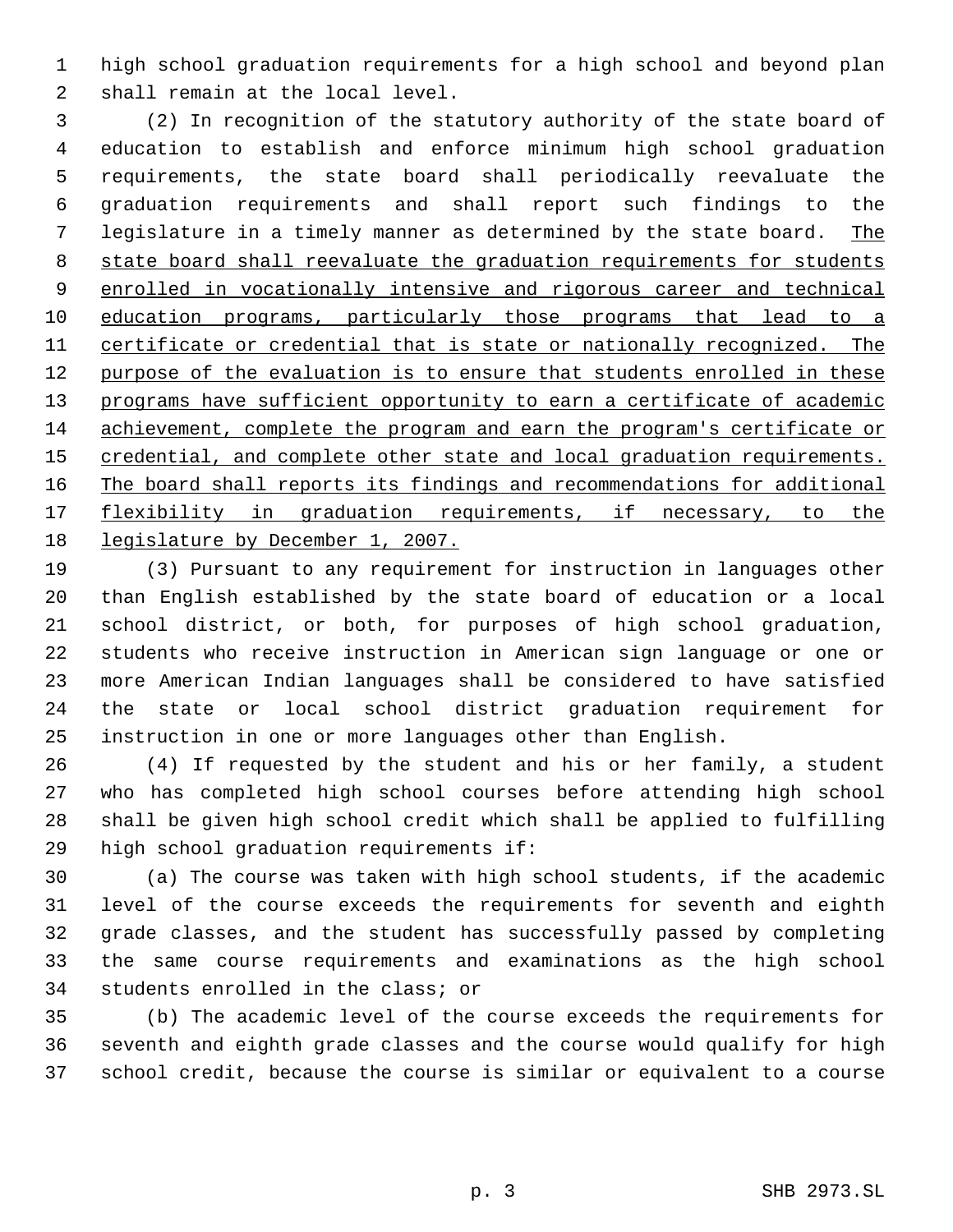offered at a high school in the district as determined by the school district board of directors.

 (5) Students who have taken and successfully completed high school courses under the circumstances in subsection (4) of this section shall not be required to take an additional competency examination or perform any other additional assignment to receive credit.

 (6) At the college or university level, five quarter or three semester hours equals one high school credit.

 **Sec. 4.** RCW 28A.230.100 and 1991 c 116 s 8 are each amended to read as follows:

 The state board of education shall adopt rules pursuant to chapter 34.05 RCW, to implement the course requirements set forth in RCW 28A.230.090. The rules shall include, as the state board deems necessary, granting equivalencies for and temporary exemptions from the course requirements in RCW 28A.230.090 and special alterations of the course requirements in RCW 28A.230.090. In developing such rules the state board shall recognize the relevance of vocational and applied courses and allow such courses to fulfill in whole or in part the 19 courses required for graduation in RCW 28A.230.090, as determined by the high school or school district in accordance with section 2 of this 21 act. The rules may include provisions for competency testing in lieu of such courses required for graduation in RCW 28A.230.090 or demonstration of specific skill proficiency or understanding of concepts through work or experience.

 *\*NEW SECTION. Sec. 5. A new section is added to chapter 28C.04 RCW to read as follows:*

 *(1) The superintendent of public instruction shall develop an objective alternative assessment for career and technical education programs. The objective alternative assessment shall be comparable in rigor to the skills and knowledge that the student must demonstrate on the Washington assessment of student learning.*

 *(2) The alternative assessment shall include an evaluation of a collection of work samples prepared and submitted by an applicant who is enrolled in a career and technical education program. The superintendent of public instruction shall develop guidelines for the collection of work samples that evidences that the collection:*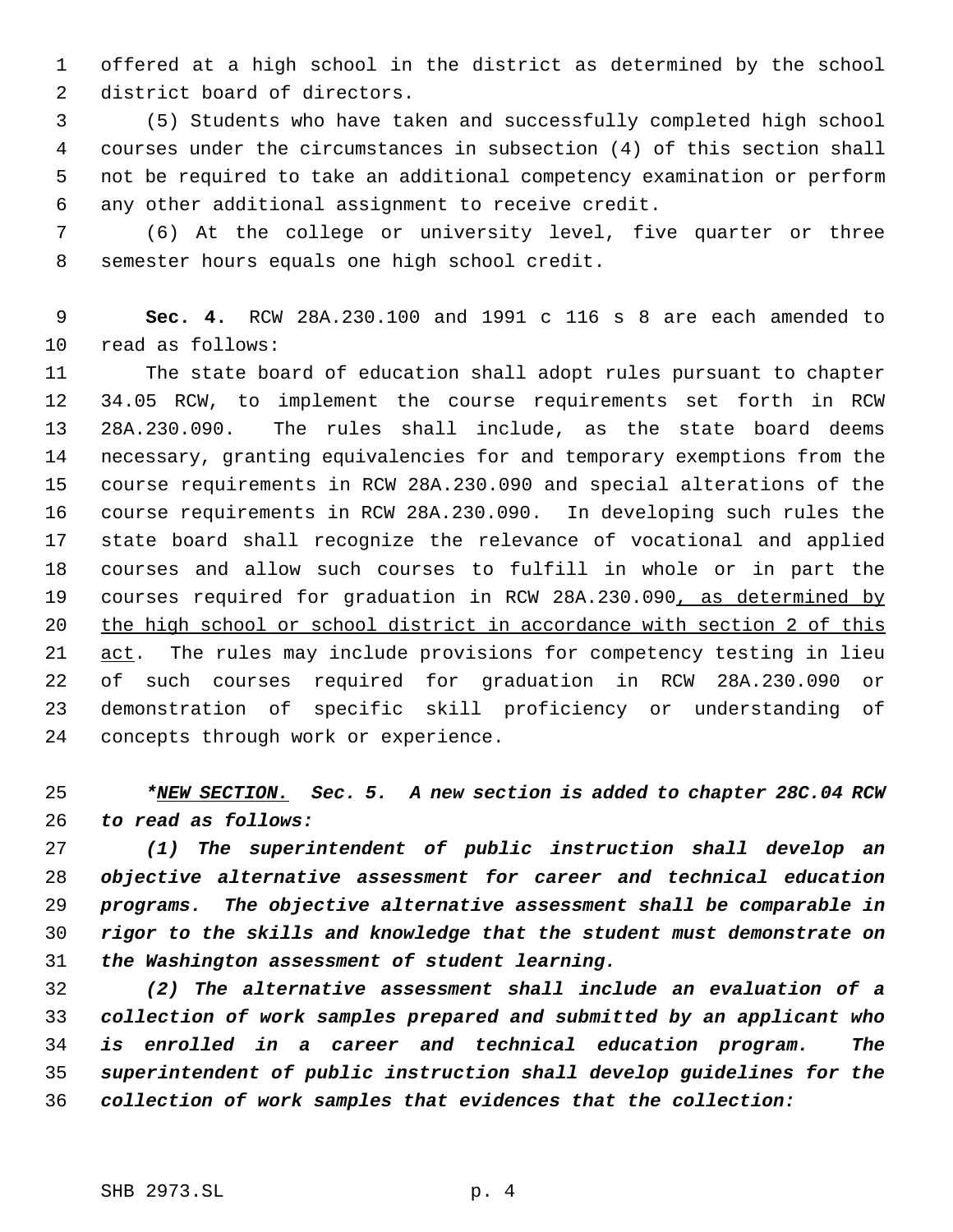1 *(a) Is relevant to the student's particular career and technical* 2 *program;*

 3 *(b) Focuses on the application of academic knowledge and skills* 4 *within the program;*

 5 *(c) Includes completed activities or projects where demonstration* 6 *of academic knowledge is inferred; and*

 *(d) Is related to the essential academic learning requirements and state standards that students must meet to earn a certificate of academic achievement or certificate of individual achievement, but also represents the knowledge and skills that successful individuals in the career and technical field of the approved program are expected to* 12 *possess.*

 *(3) In developing the work samples for subsection (2) of this section, the superintendent shall consult with community and technical colleges, employers, the work force training and education coordinating board, apprenticeship programs, and other regional and national experts in career and technical education to create an appropriate collection of work samples and other evidence of a career and technical student's knowledge and skills on the state academic standards. \*Sec. 5 was vetoed. See message at end of chapter.*

> Passed by the House March 4, 2006. Passed by the Senate March 1, 2006. Approved by the Governor March 20, 2006, with the exception of certain items that were vetoed. Filed in Office of Secretary of State March 20, 2006.

Note: Governor's explanation of partial veto is as follows:

"I am returning, without my approval as to Section 5, Substitute House Bill No. 2973 entitled:

"AN ACT Relating to creating a career and technical high school graduation option for students meeting state standards in fundamental academic content areas."

This bill authorizes local school boards to develop approval processes for high school course equivalencies. Requirements are established for students in career and technical education programs who may earn whole or partial academic credits. Further, the State Board of Education is directed to reevaluate the graduation requirements for students enrolled in vocational and technical education courses. Topics of the evaluation are enumerated. Findings and any recommendations are to be reported by December 1, 2007.

I have vetoed Section 5, which provides for the development of objective alternative assessments for career and technical education programs. The provisions and language of this Section are duplicative of provisions for alternative assessments for career and technical education programs found in SB 6475.

For this reason, I have vetoed Section 5 of Substitute House Bill 2973.